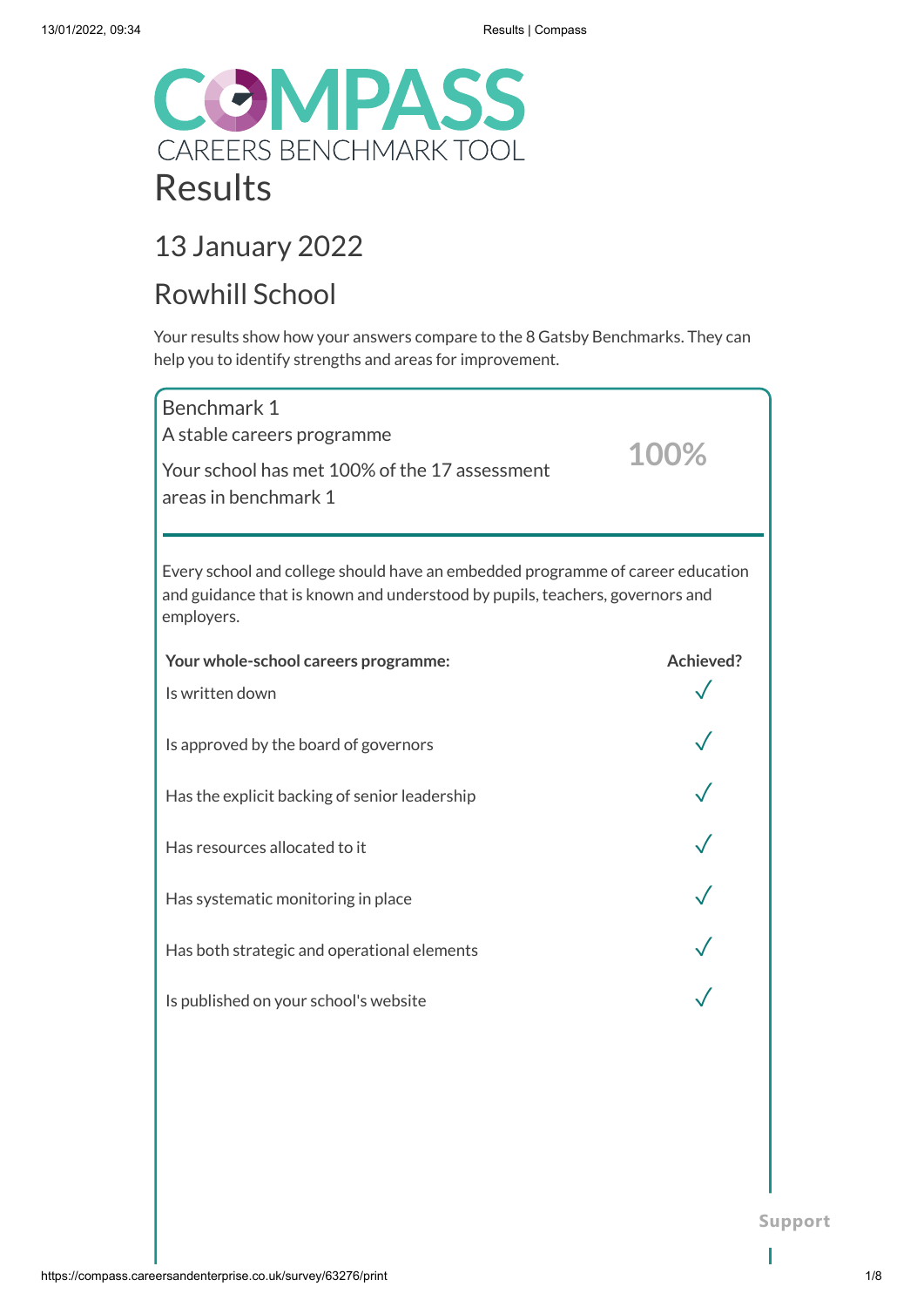| 13/01/2022, 09:34 | Results   Compass                                                                               |              |
|-------------------|-------------------------------------------------------------------------------------------------|--------------|
|                   | Your whole-school careers programme:                                                            | Achieved?    |
|                   | Is on the school's website with information aimed specifically at:                              |              |
|                   | Students                                                                                        |              |
|                   | Teachers                                                                                        |              |
|                   | Employers                                                                                       |              |
|                   | Parents/Carers                                                                                  |              |
|                   | Is evaluated for effectiveness at least every 3 years                                           |              |
|                   | Is evaluated using systematic feedback from:                                                    |              |
|                   | Students                                                                                        |              |
|                   | Teachers                                                                                        |              |
|                   | Employers                                                                                       |              |
|                   | Parents/Carers                                                                                  |              |
|                   | Has an identified lead individual with strategic responsibility for<br>overseeing the programme |              |
|                   | Resources for delivering Gatsby Benchmark 1                                                     |              |
|                   | Access our Resource Directory to help you achieve this Gatsby Benchmark.                        |              |
|                   | Go to Resource Directory.                                                                       |              |
|                   |                                                                                                 | Hide details |
|                   | Your previous score<br>Jan 2022                                                                 | 100%         |
|                   | Percentage of schools nationally meeting this 2020<br>benchmark                                 | 27%          |
|                   |                                                                                                 |              |

Benchmark 2

 $\mathbf{I}$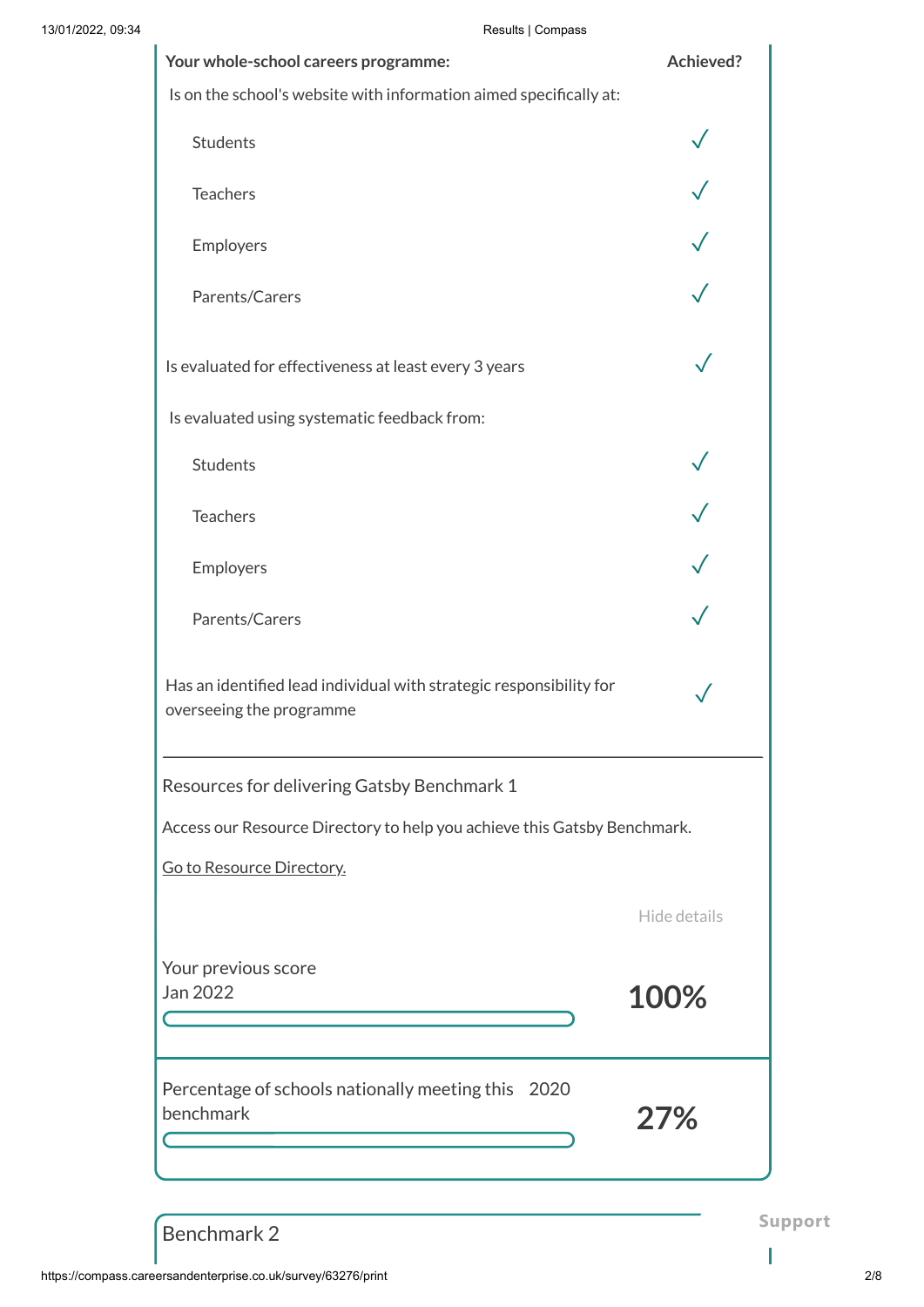| Results   Compass                                                                                                                                                                                                                             |                              |
|-----------------------------------------------------------------------------------------------------------------------------------------------------------------------------------------------------------------------------------------------|------------------------------|
| Learning from career & labour market information                                                                                                                                                                                              |                              |
| Your school has met 100% of the 2 assessment<br>areas in benchmark 2                                                                                                                                                                          | 100%                         |
|                                                                                                                                                                                                                                               |                              |
| Every pupil, and their parents, should have access to good quality information about<br>future study options and labour market opportunities. They will need the support of<br>an informed adviser to make best use of available information. |                              |
| Your school:                                                                                                                                                                                                                                  | Achieved?                    |
| Ensures the majority of students have used up-to-date and<br>appropriate career & labour market information to help inform<br>career/progression paths.                                                                                       |                              |
| Encourages parents and carers to use labour market information,<br>future study options and career or transition pathways to aid the<br>support given to their children.                                                                      |                              |
| Resources for delivering Gatsby Benchmark 2                                                                                                                                                                                                   |                              |
| Access our Resource Directory to help you achieve this Gatsby Benchmark.                                                                                                                                                                      |                              |
| Go to Resource Directory.                                                                                                                                                                                                                     |                              |
|                                                                                                                                                                                                                                               | Hide details                 |
| Your previous score<br>Jan 2022                                                                                                                                                                                                               | 100%                         |
| Percentage of schools nationally meeting this 2020<br>benchmark                                                                                                                                                                               | 52%                          |
| Benchmark 3                                                                                                                                                                                                                                   |                              |
| Addressing the needs of each pupil<br>Your school has met 100% of the 7 assessment<br>areas in benchmark 3                                                                                                                                    | 100%                         |
| Advice and support should be tailored to the needs of each pupil. Keeping good<br>records of pupils and their destinations after school will help.                                                                                            |                              |
| Your school:                                                                                                                                                                                                                                  | Achi <sup>®</sup><br>Support |
|                                                                                                                                                                                                                                               |                              |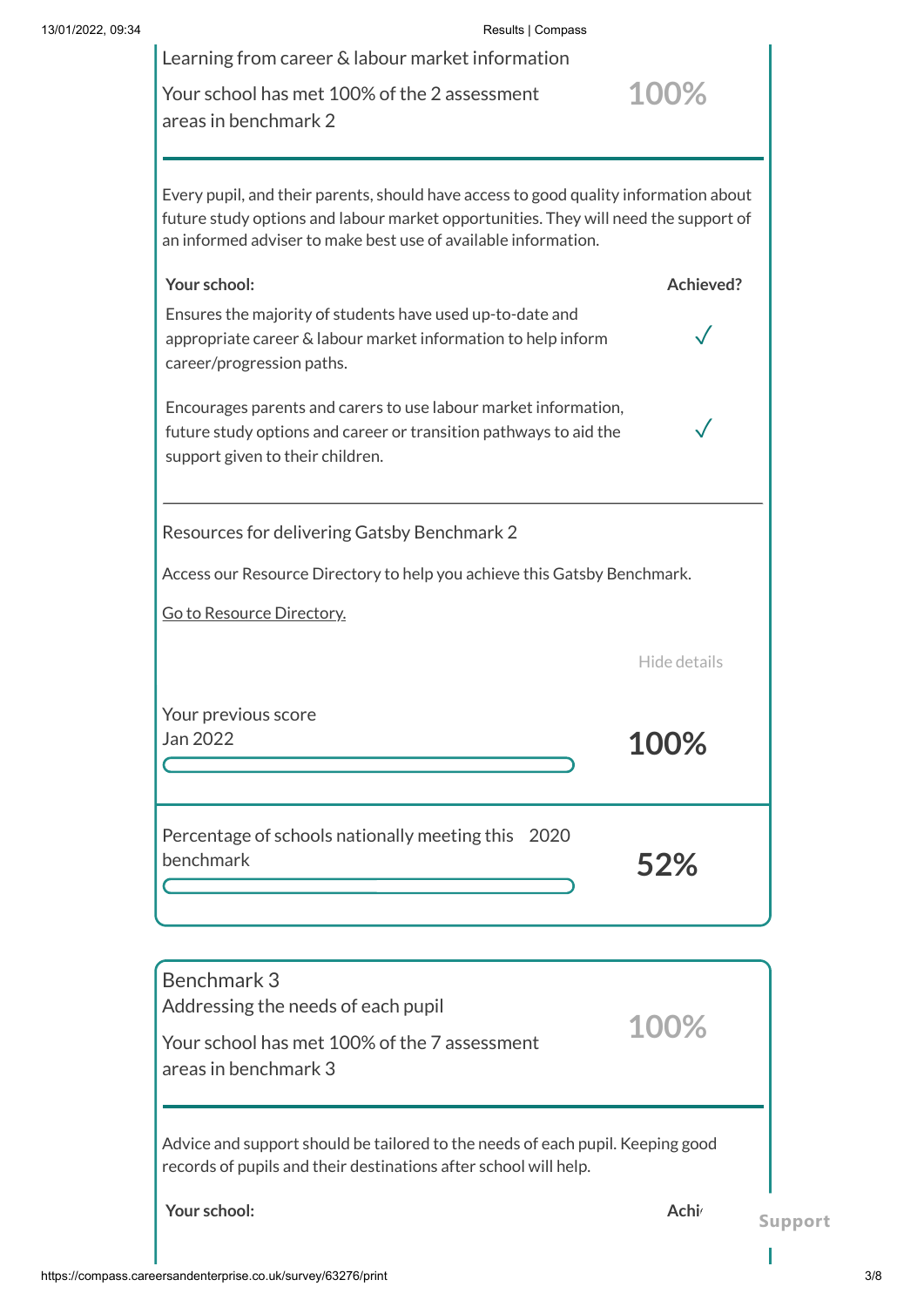| Your school:                                                                                                                 | Achieved?    |
|------------------------------------------------------------------------------------------------------------------------------|--------------|
| Provides a careers programme that:                                                                                           |              |
| Raises aspirations of all students                                                                                           |              |
| Challenges stereotypical thinking (In terms of gender etc)                                                                   |              |
| Collects and maintains accurate data for each pupil on their<br>destinations for 3 years after they leave school             |              |
| Shares above mentioned data with the local authority                                                                         |              |
| Keeps systematic records on each pupils' experiences of career and<br>enterprise activity, and decisions on future pathways  |              |
| Enables pupils to access accurate record about their careers and<br>enterprise experiences, and decisions on future pathways |              |
| Works pro-actively with the local authority and careers advisers to<br>provide careers guidance to students.                 |              |
| Resources for delivering Gatsby Benchmark 3                                                                                  |              |
| Access our Resource Directory to help you achieve this Gatsby Benchmark.                                                     |              |
| Go to Resource Directory.                                                                                                    |              |
|                                                                                                                              | Hide details |
| Your previous score<br>Jan 2022                                                                                              | 45%          |
| Percentage of schools nationally meeting this 2020<br>benchmark                                                              | 25%          |

| Benchmark 4<br>Linking curriculum learning to careers<br>Your school has met 100% of the 4 assessment<br>areas in benchmark 4 | 100% |  |
|-------------------------------------------------------------------------------------------------------------------------------|------|--|
|                                                                                                                               |      |  |

I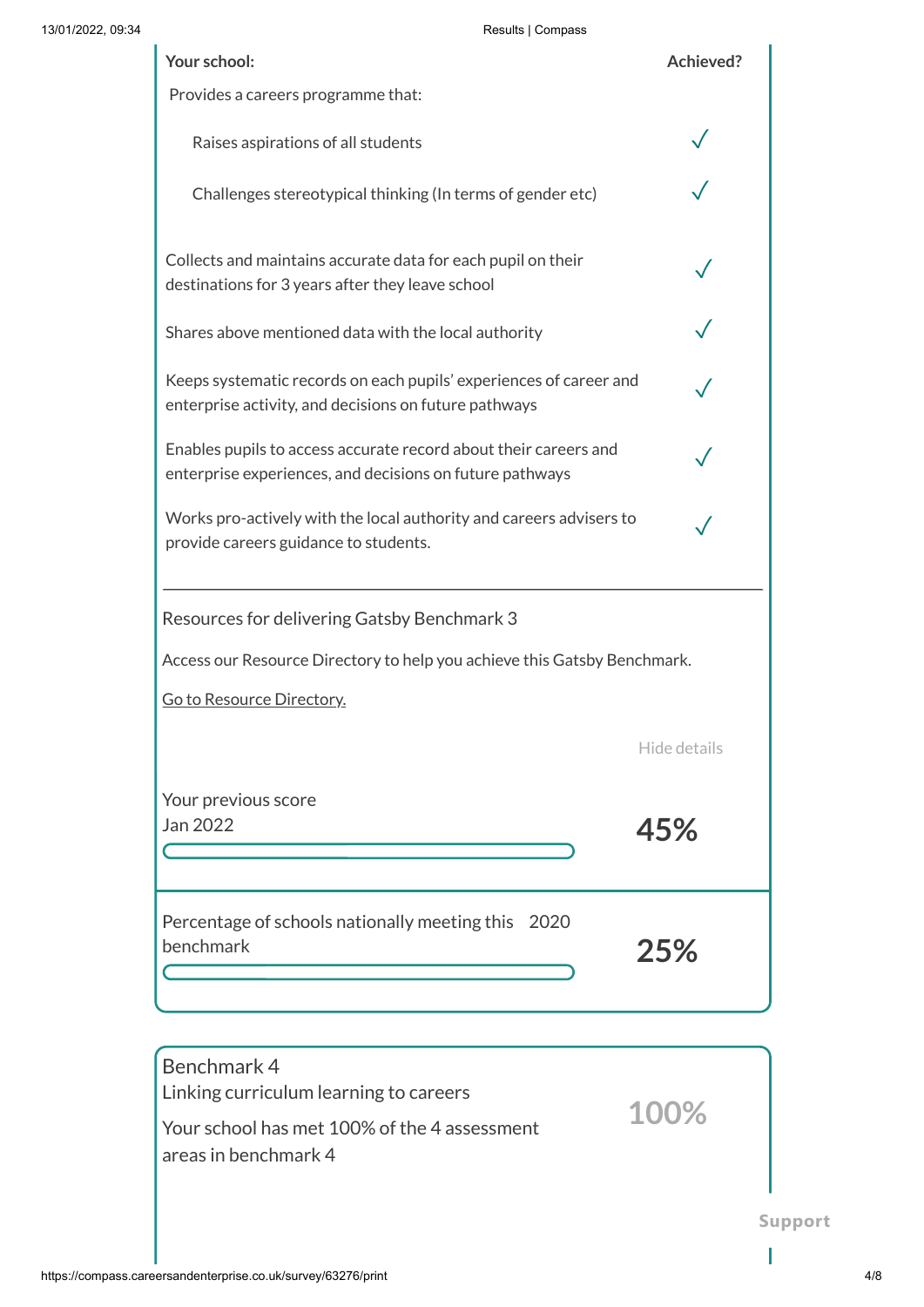| Careers and enterprise education should be part of and included in a pupil's standard<br>lessons, linking curriculum to real-world career paths.                      |              |
|-----------------------------------------------------------------------------------------------------------------------------------------------------------------------|--------------|
| Your school:                                                                                                                                                          | Achieved?    |
| All/the overwhelming majority of students by the time they leave<br>school, have meaningfully experienced career learning as part of:                                 |              |
| English lessons                                                                                                                                                       |              |
| Maths lessons                                                                                                                                                         |              |
| Science lessons                                                                                                                                                       |              |
| <b>PSHE</b> lessons                                                                                                                                                   |              |
|                                                                                                                                                                       |              |
| Resources for delivering Gatsby Benchmark 4                                                                                                                           |              |
| Access our Resource Directory to help you achieve this Gatsby Benchmark.                                                                                              |              |
| Go to Resource Directory.                                                                                                                                             |              |
|                                                                                                                                                                       | Hide details |
| Your previous score<br>Jan 2022                                                                                                                                       |              |
| Percentage of schools nationally meeting this 2020<br>benchmark                                                                                                       | 45%          |
|                                                                                                                                                                       |              |
| Benchmark 5<br>Encounters with employers & employees                                                                                                                  |              |
| Your school has met 100% of the single<br>assessment area in benchmark 5                                                                                              | 100%         |
| All pupils should have encounters with employers and employees that result in a<br>better understanding of the workplace and the potential career paths open to them. |              |
| All/the overwhelming majority of pupils:                                                                                                                              | Achieved?    |

I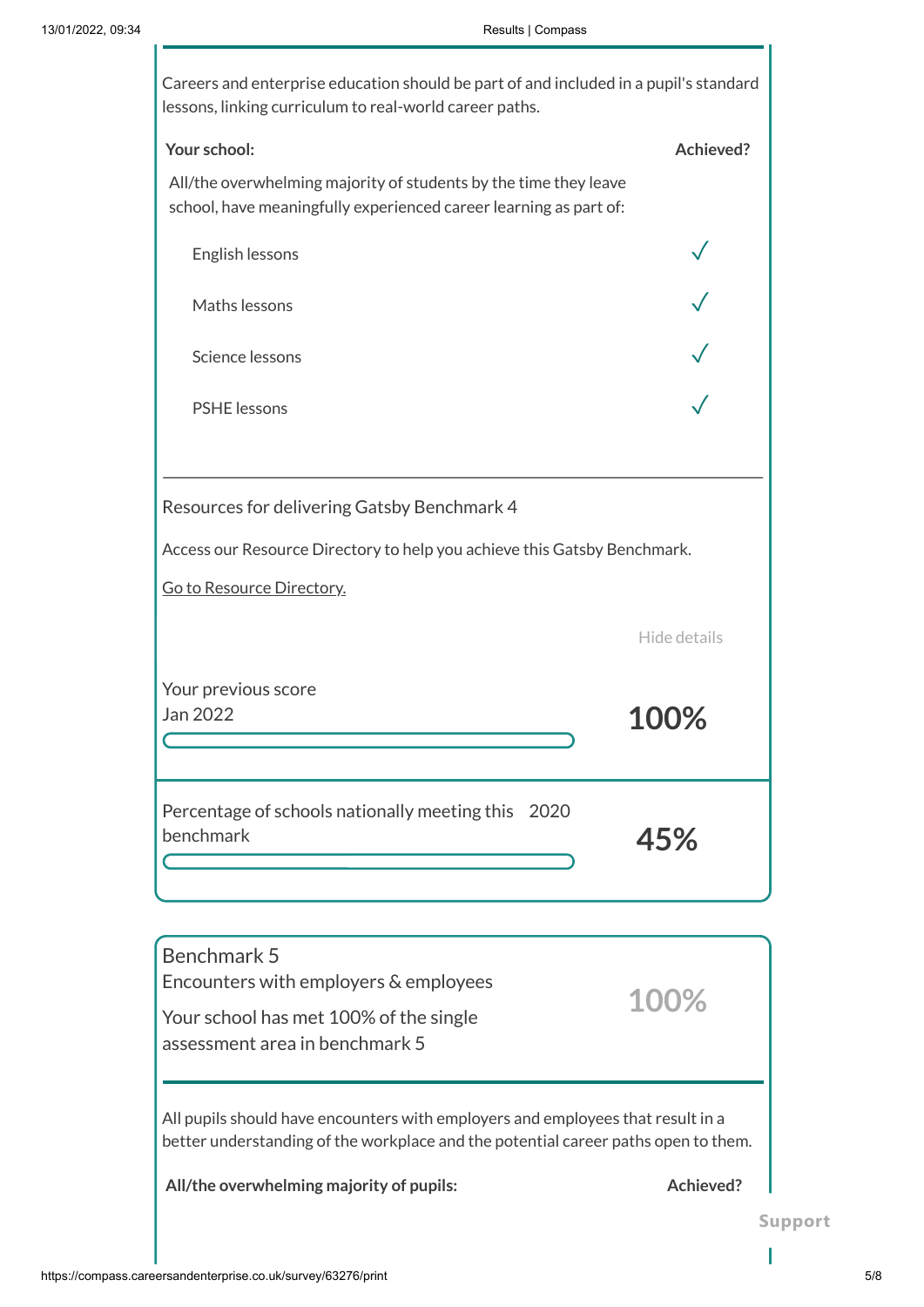| All/the overwhelming majority of pupils:<br>Have at least one meaningful encounter with an employer every<br>year they are at your school | Achieved?    |
|-------------------------------------------------------------------------------------------------------------------------------------------|--------------|
| Resources for delivering Gatsby Benchmark 5                                                                                               |              |
| Access our Resource Directory to help you achieve this Gatsby Benchmark.                                                                  |              |
| Go to Resource Directory.                                                                                                                 |              |
| Find an Activity Provider to help you achieve this Gatsby Benchmark.                                                                      |              |
| Go to Find an Activity Provider.                                                                                                          |              |
|                                                                                                                                           | Hide details |
| Your previous score<br>Jan 2022                                                                                                           | 100%         |
| Percentage of schools nationally meeting this 2020<br>benchmark                                                                           | 58%          |
|                                                                                                                                           |              |
| Benchmark 6<br><b>Experiences of workplaces</b><br>Your school has met 100% of the single<br>assessment area in benchmark 6               | 100%         |
| It's important for pupils to experience the workplace environment to understand the                                                       |              |

| it a million tarit for papila to experience the workplace environment to anacratana the<br>context in which they could one day be working. |           |      |
|--------------------------------------------------------------------------------------------------------------------------------------------|-----------|------|
| All/the overwhelming majority of pupils:                                                                                                   | Achieved? |      |
| Have had a meaningful experience of a workplace or community<br>based setting by the end of year 11                                        |           |      |
| Resources for delivering Gatsby Benchmark 6                                                                                                |           |      |
| Access our Resource Directory to help you achieve this Gatsby Benchmark.                                                                   |           |      |
| Go to Resource Directory.                                                                                                                  |           |      |
| Find an Activity Provider to help you achieve this Gatsby Benchmark.                                                                       |           |      |
| Go to Find an Activity Provider.                                                                                                           |           | Supp |
|                                                                                                                                            |           |      |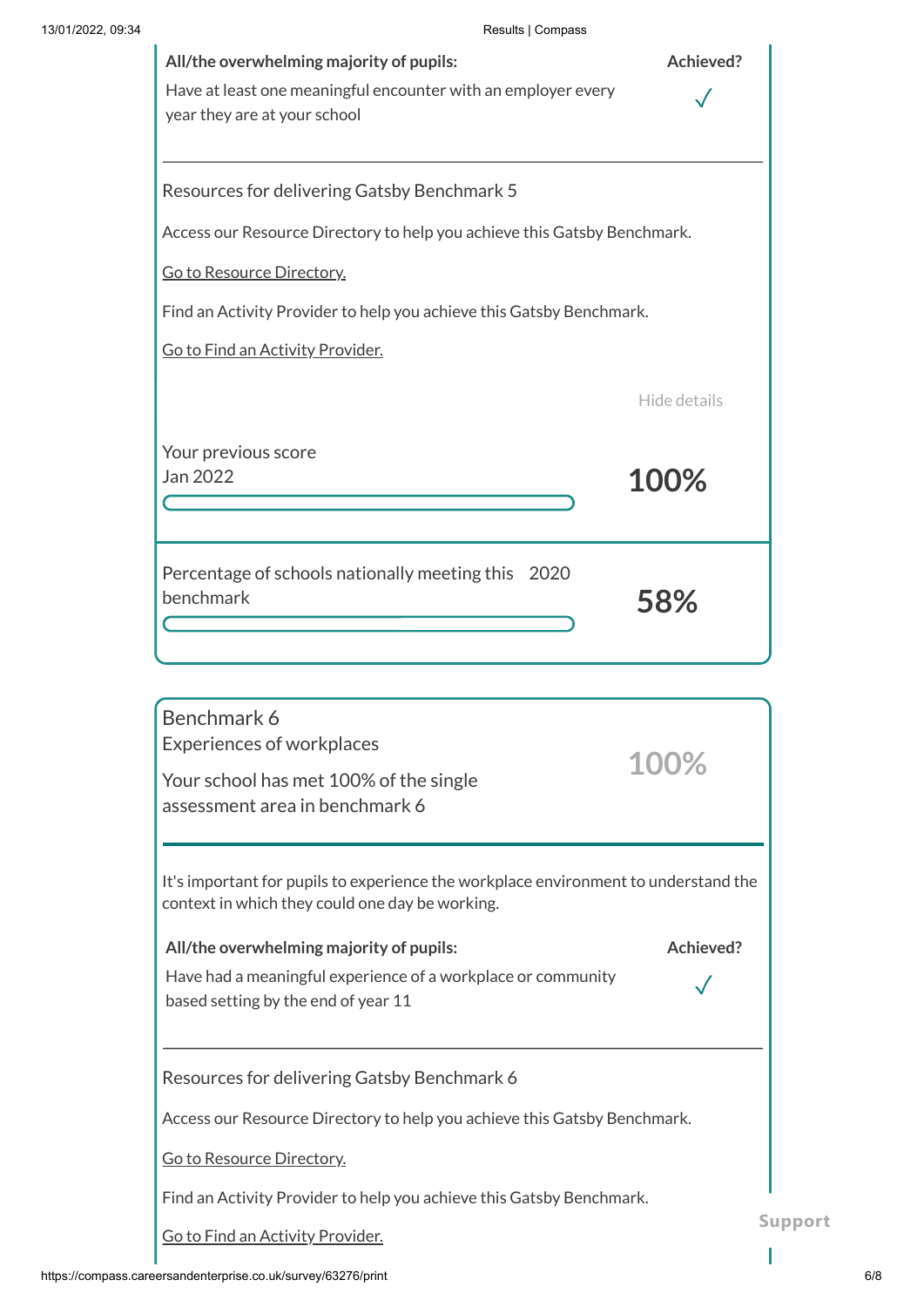|                                                                 | Hide details |
|-----------------------------------------------------------------|--------------|
| Your previous score<br>Jan 2022                                 | 100%         |
| Percentage of schools nationally meeting this 2020<br>benchmark | 52%          |

| Benchmark 7                                                                                                                                                               |                |
|---------------------------------------------------------------------------------------------------------------------------------------------------------------------------|----------------|
| Encounters with further and higher education                                                                                                                              | 100%           |
| Your school has met 100% of the 4 assessment<br>areas in benchmark 7                                                                                                      |                |
|                                                                                                                                                                           |                |
| Careers provision should cover further and higher education as well as potential<br>professions. Pupils should have encounters with these organisations whilst at school. |                |
| By the time they leave school all/the overwhelming majority of<br>pupils:                                                                                                 | Achieved?      |
| Have had meaningful encounters with sixth form colleges                                                                                                                   |                |
| Have been provided with information about the full range of<br>apprenticeships                                                                                            |                |
| Have had meaningful encounters with further education colleges                                                                                                            |                |
| Have had meaningful encounters with independent training<br>providers                                                                                                     |                |
| Resources for delivering Gatsby Benchmark 7                                                                                                                               |                |
| Access our Resource Directory to help you achieve this Gatsby Benchmark.                                                                                                  |                |
| Go to Resource Directory.                                                                                                                                                 |                |
|                                                                                                                                                                           | Hide details   |
| Your previous score                                                                                                                                                       |                |
| Jan 2022                                                                                                                                                                  | 100%           |
|                                                                                                                                                                           |                |
|                                                                                                                                                                           | <b>Support</b> |

Percentage of schools nationally meeting this 2020

**30%**

I